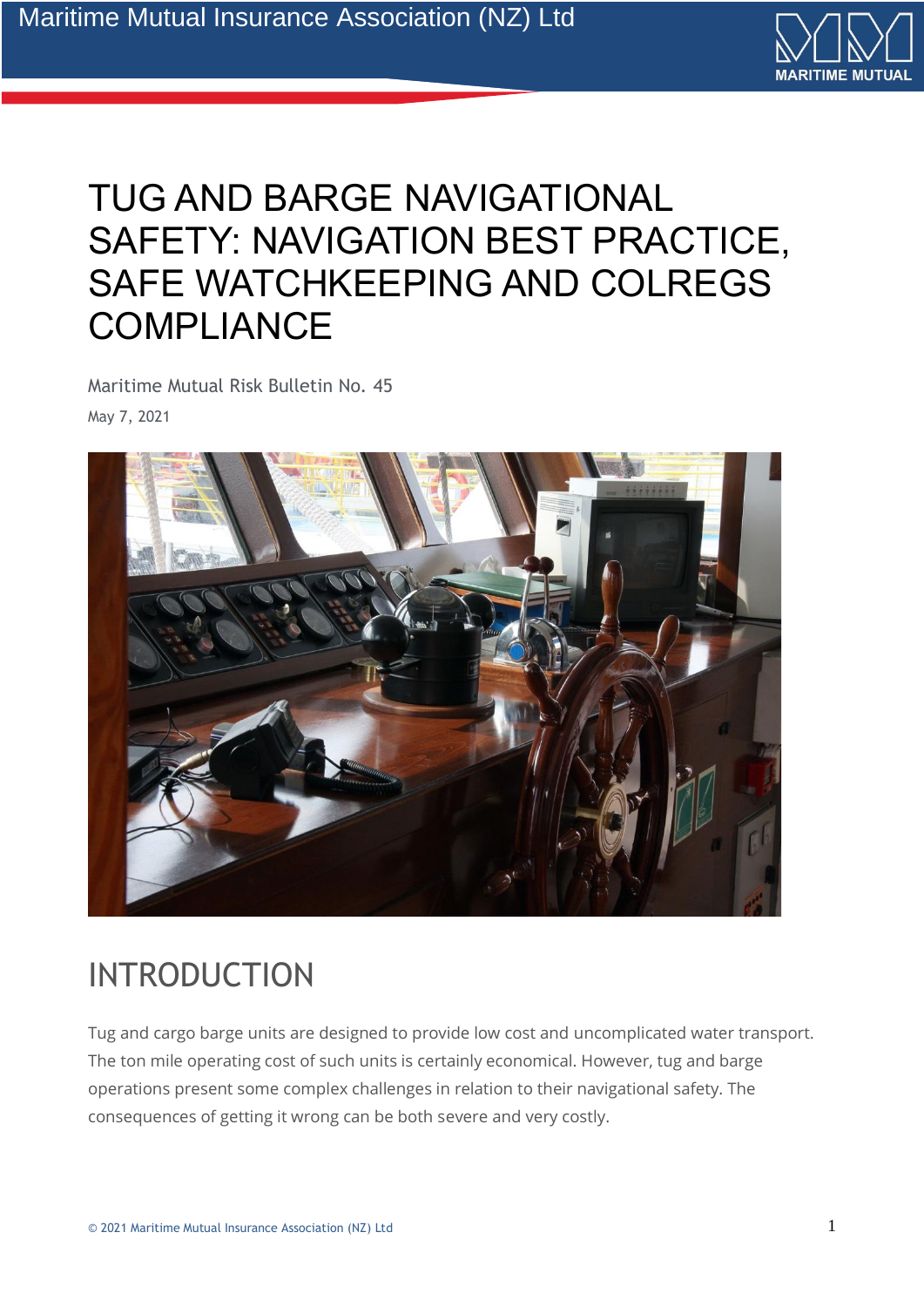

MM RB's Nos. 31 and 32 were focussed on tug and barge stability and the necessity for stability awareness and regulatory compliance at the beginning and throughout all stages of a tug and barge voyage. This RB highlights the three interrelated elements of tug and barge navigation safety which are (1) Navigational Best Practice (NBP), (2) Safe Watchkeeping and the (3) International Regulations for Prevention of Collisions at Sea (COLREGS) compliance.

# BACKGROUND

The essential connection between the three navigational safety elements is that they must be all be conducted correctly and simultaneously by a tug's navigational watchkeepers. If one or more of these elements fail, navigational safety will be impacted and the voyage may be at significant risk.

The STCW Convention requires tug officers to hold valid Certificates of Competency (COCs) which verify their safe navigation competence. Unfortunately, perhaps as a consequence of the more relaxed discipline often found on board tugs and small vessels, COC training and competence can be impacted by navigational complacency and 'human element' error.

So what can be done by Members to support and motivate tug and barge navigation safety through the careful and consistent application of its three interrelated elements on board their vessels?

## NAVIGATION SAFETY AWARENESS

The first step is to ensure that tug and barge crews are provided with clear advice on their navigational safety obligations along with instructions on how this is to be accomplished. This information can best be provided as part of a flag state approved ISM Code or NCVS equivalent Safety Management System (SMS) and its supporting Safety Management Manual.

The SMS manual should include detailed procedures which explain the three elements of tug and barge navigational safety and the method of verifying that these procedures have been carried out for each and every voyage.

The second step is to ensure that the Member's internal audit of every tug's SMS includes the requirement to review the implementation of the three elements of navigational safety together with the Master and deck officers. Any amendments which may be required to improve these procedures should of course be made at this time.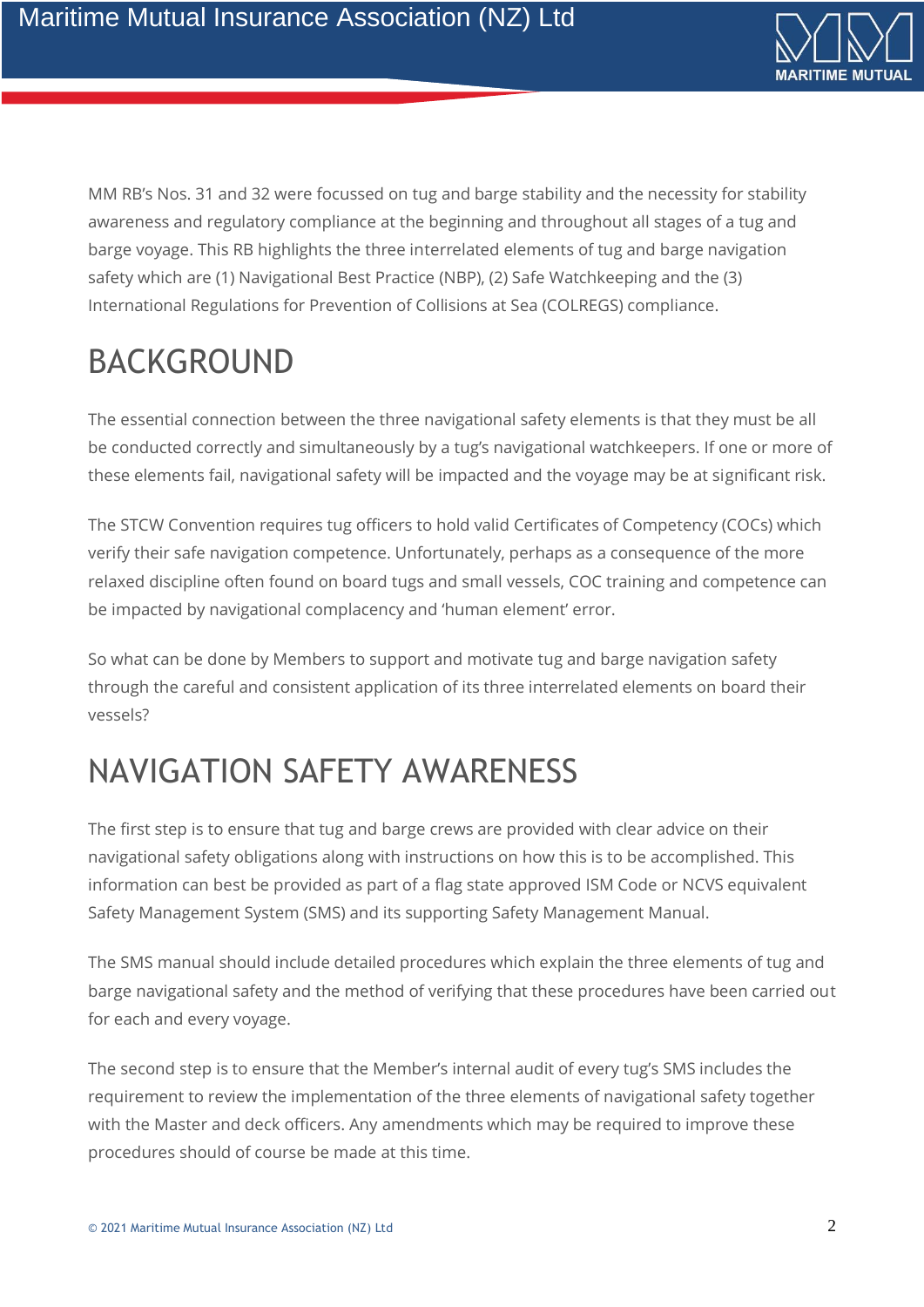

As an assistance to Members, the three safe navigation element processes are summarised below.

#### 1. **Navigational Best Practice (NBP)**

Ensuring NBP outcomes for a tug and barge voyage requires the preparation of both a Tow Plan and Voyage Plan. These plans should be recorded either in writing or electronically and kept on board for flag state and/or port state control (PSC) inspection.

- o **Tow Plan –** should include, but not be limited to, the following checks and confirmations:
	- $\mathbf{r}$  . Tug is of suitable size, manning, sea-keeping, horse power (HP) and bollard pull (BP) for the tow and the voyage.
	- Tow line, towing bridle condition and all fittings and connectors are carefully checked to ensure Safe Working Load (SWL) and/or Breaking Load (BL) and their overall condition are within safe limits.
	- Spare tow line and towing bridle are available on board the tug and/or are pre-rigged as emergency towing gear on board the barge.
	- **Towing hook or towing winch quick release devices are tested as fully** operational before each and every tow connection.
	- Crew are mustered to a 'tool box' meeting and PPE (including PFD) check before each towline connection, adjustment and disconnection.
	- Tug and barge stability is adequate and meets regulatory compliance  $\mathbf{u}$  . throughout the voyage.
	- Emergency/contingency plans have been prepared, inclusive of port of refuge details.
	- Voyage Plan, as detailed below, has been completed and approved by the Master.
- o **Voyage Plan** should be based on, but not limited to, the advice provided in [MM](https://maritime-mutual.com/blog/2020/04/21/voyage-planning-best-practice-much-more-than-just-a-waypoint-list/)  [RB No. 27, Voyage Planning](https://maritime-mutual.com/blog/2020/04/21/voyage-planning-best-practice-much-more-than-just-a-waypoint-list/) and should include the following checks and confirmations: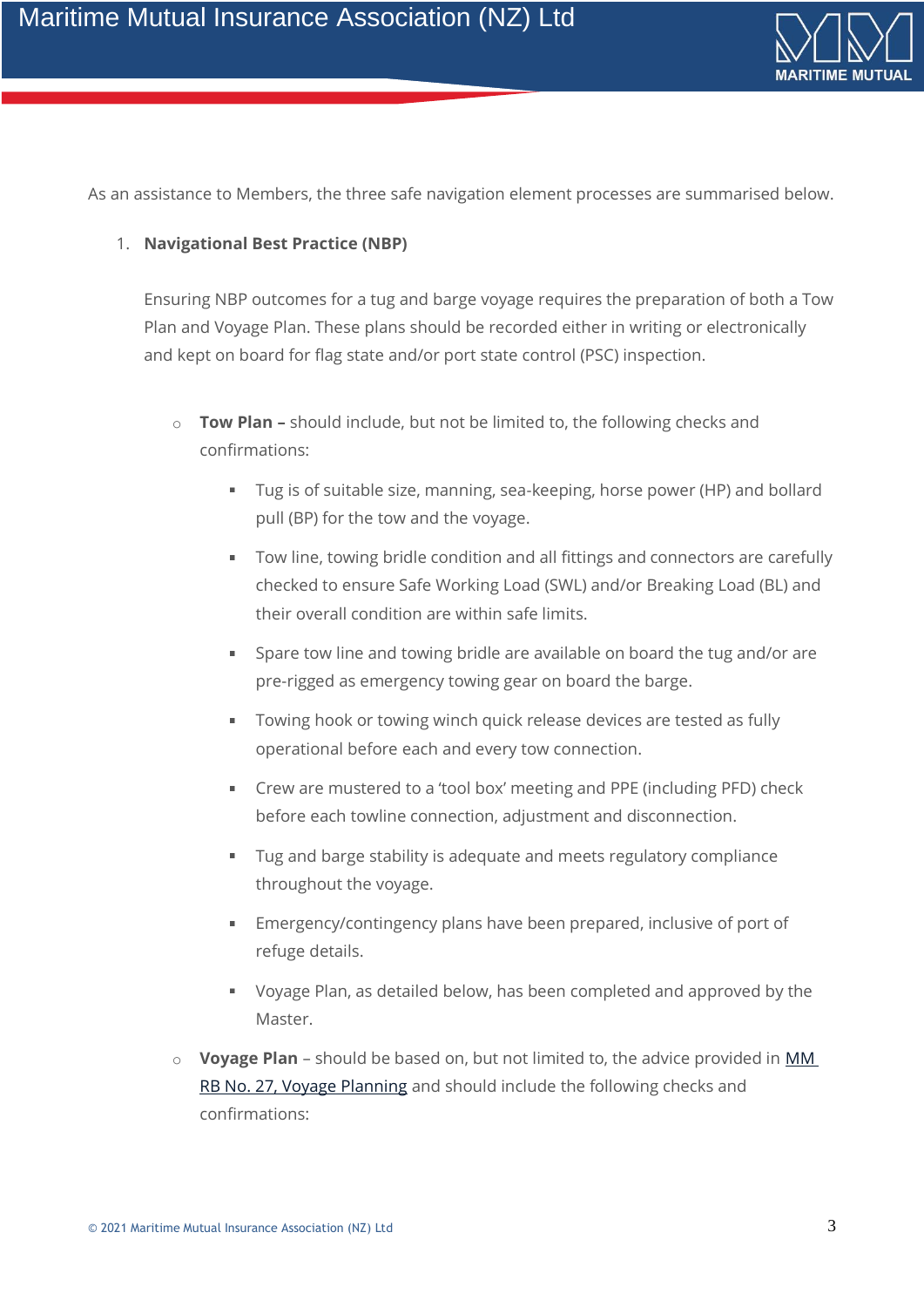

- All charts and navigational publications required (inclusive of ports of  $\mathbf{u}$  . refuge) are on board and corrected and up to date, inclusive of any navigational warnings.
- Route to be taken clearly marked, including safe transit times (day/night  $\blacksquare$ transits), times when passing through narrows, under bridges or areas of high traffic density, tight bends in rivers and adjacent river berths.
- Areas of reduced depth, tidal limitations, currents expected and regulatory speed requirements during the voyage to be clearly noted.
- List of bridges with maximum and minimum heights adjusted for tidal range tide height at expected time of transit to be available.
- Weather forecasts to include outlook for at least 48 hours.
- Confirmation of sufficient fuel, water and spares on board, inclusive of a weather delay reserve.
- Tug BP is sufficient to ensure that at all times during the voyage and conditions expected, the tug and barge unit (whether fully loaded or empty) will be able to maintain a safe course at a speed of not less than 2 knots over the ground while navigating in coastal, confined or shallow water. NOTE: The minimum speed requirement of 2 knots on a safe course is based on the recommendation made by Class DNV Towing [Recommendations](http://www.tugmasters.org/wp-content/uploads/2014/07/Towingrecomends.pdf) at Para. 3.2 Minimum Bollard Pull of Tug. MM endorses this industry best practice recommendation.

### 2. **Watchkeeping to STCW Standards**

Watchkeeping should be conducted in compliance with the STCW Code, Chap. VIII, Section A – VIII/2 and Section B – VIII/2 or with the tug's flag state NCVS equivalent regulations. These regulations provide a detailed list of navigational watchkeeping obligations. The requirements which are particularly relevant to tug and barge watchkeeping are summarised as follows.

 $\circ$  A proper lookout must be maintained by sight, sound and all means appropriate (e.g. VHF, AIS and Radar) at all times in accordance with COLREGS Rule 5. NOTE: It is accepted that on board tugs and smaller vessels, the person steering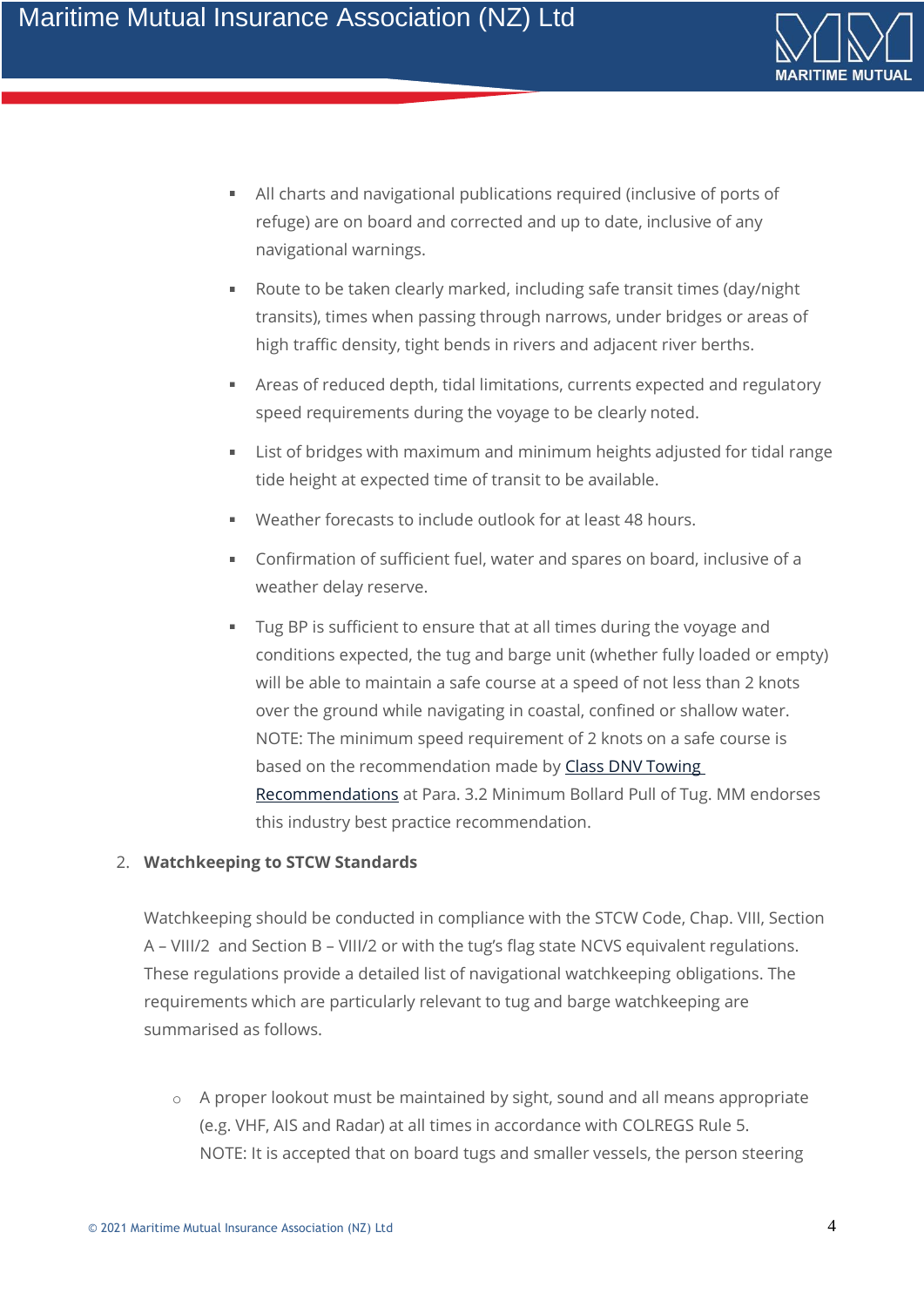

may also act as the lookout provided that weather conditions, visibility, traffic density and proximity to danger make it safe to do so.

 $\circ$  The officer in charge of the navigational watch (OOW) must check the course steered, speed and position at frequent intervals using all navigational aids available.

NOTE: This means that there must not be total reliance on GPS positions and speed indication alone and this must be double checked by radar and visual observations.

- o The OOW shall, by taking compass or radar bearings in accordance with COLREGS Rule 7, ascertain whether risk of collision with other vessels exists. If such risk exists, the OOW must take early and positive action to avoid collision.
- o The OOW shall use the radar (set to an appropriate range scale) at all times in restricted visibility or when in congested waters.
- o The OOW shall notify the Master immediately if restricted visibility is encountered or if vessel traffic or other circumstances are causing concern.
- The OOW shall monitor the proper operation of both the tug's and barge's navigation lights throughout the watch.
- o When a pilot is on board, their presence does not relieve the Master or OOW from their watchkeeping duties including keeping a proper lookout, the regular plotting of the tug's position and the obligation to take back the conduct of the tug immediately if the pilot's actions cause concern.

### 3. **COLREGS Compliance**

The COLREGS Part B – Steering and Sailing Rules 4 through 19 detail the obligations of vessels approaching one another in both clear and restricted conditions of visibility. Space does not permit a full review of all of these Rules within the context of their application to tug and barge towing situations. However, some of the principal concerns relating to past tug and barge collisions with other vessels are listed below:

o **Rule 5, Lookout**, has already been referred to above as an integral part of element 2. Watchkeeping. In particular, it is essential that a visual lookout be maintained at all times in conjunction with reference to radar, AIS and ECDIS (if available) displays. NOTE: Time and time again, collision investigations reveal that poor lookout and an associated lack of situational awareness has been a primary causative factor. As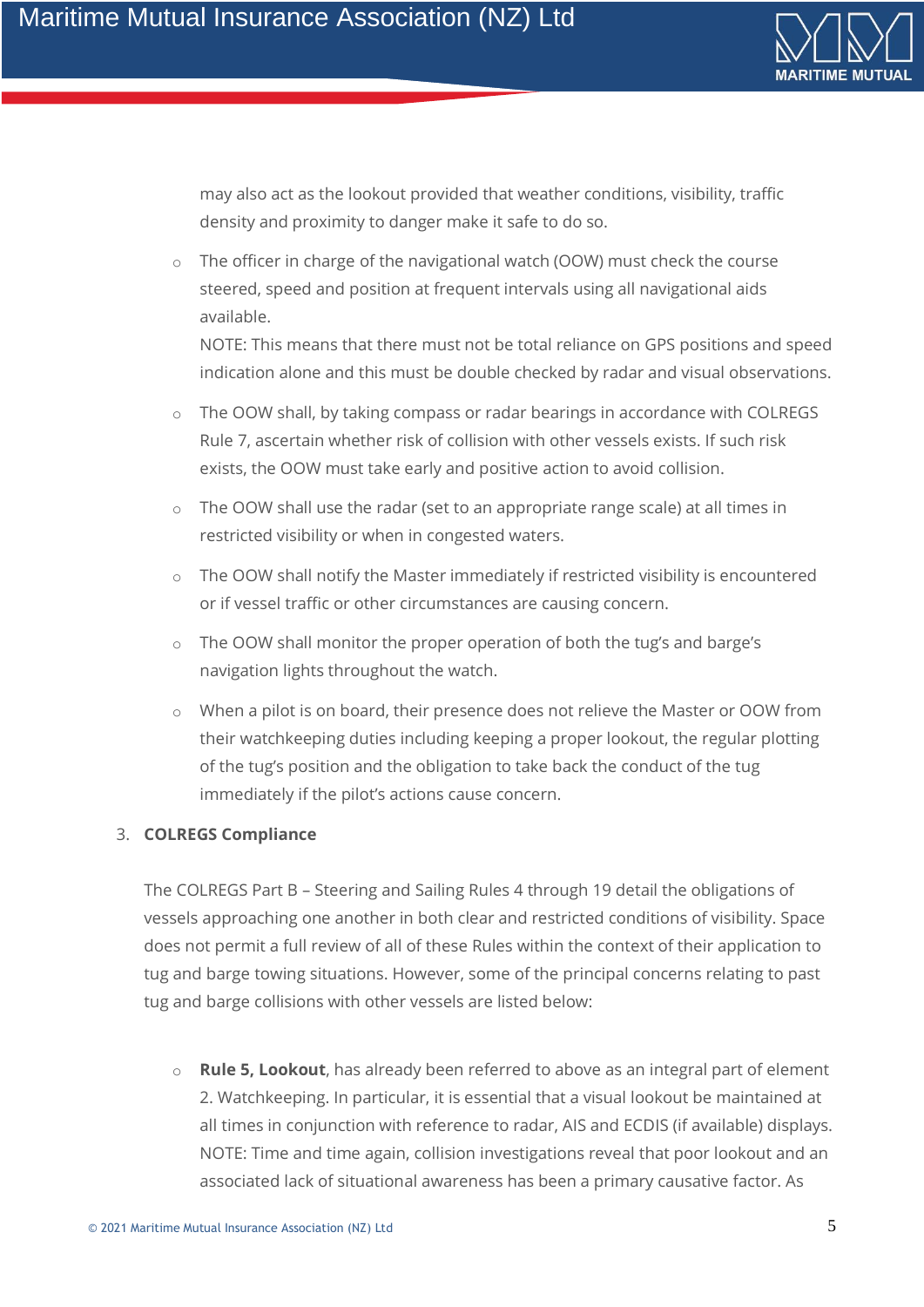

such, a dedicated and continuous visual lookout through the bridge windows must always be maintained.

o **Rule 9, Narrow Channels,** provides that a tug and barge unit proceeding along a narrow channel must, so far as it is safely practicable, keep to the starboard side of the channel or fairway.

NOTE: It is accepted that obstructions or shallow areas in a channel may necessitate a derogation from Rule 9 in order to transit such areas. However, this must be accomplished with extreme caution and only after ensuring that all other vessels and tug and barge units in the area are alerted by whistle warning signals and VHF communications.

- o **Rule 13, Overtaking**, provides a that any vessel, including a tug and barge unit, which is overtaking any other shall keep clear of the overtaken vessel. NOTE: The most frequent problem experienced by vessel's OOW is to ascertain whether his vessel is overtaking i.e. 'coming up with another vessel from a direction more than 22.5º abaft the other vessel's beam'. This can be assessed visually or, more accurately, by using a radar plot or AIS data. If there is any doubt, Rule 13, Para (c) obligates the OOW to keep clear of the other vessel. Regrettably, this 'stand on' vessel obligation to take action is frequently forgotten.
- o **Rule 14, Head-On Situation,** provides that when two power driven vessels including tug and barge units – are meeting head-on or nearly head-on so as to involve a risk of collision, then each shall alter course to starboard so as to pass on the port side of the other. By reference to the red sidelights situated on the port side of each vessel, this is known as a COLREGS compliant 'red to red' pass. NOTE: Head-on collisions are easy to avoid if each vessel complies with Rule 14 and alters course to starboard. What should always be avoided are situations in which vessels communicate with each other by VHF and agree to pass 'green to green'. This COLREGS derogation has led to scenarios where one vessel OOW panics at the last moment and then alters course across the bow of the other vessel in an attempt to pass 'red to red'. A collision often results and the deliberate and causative contravention of Rule 14 will increase the culpability of both vessels.
- o **Rule 15, Crossing Vessel,** provides that when two power driven vessels including tug and barge units – are on crossing courses, then the vessel which has the other on her own starboard side shall 'give way'. If, as required by Rule 8, this action is taken early, it is normally accomplished by the 'give way' vessel altering her course substantially to starboard towards a point astern of the 'stand on' vessel. It may